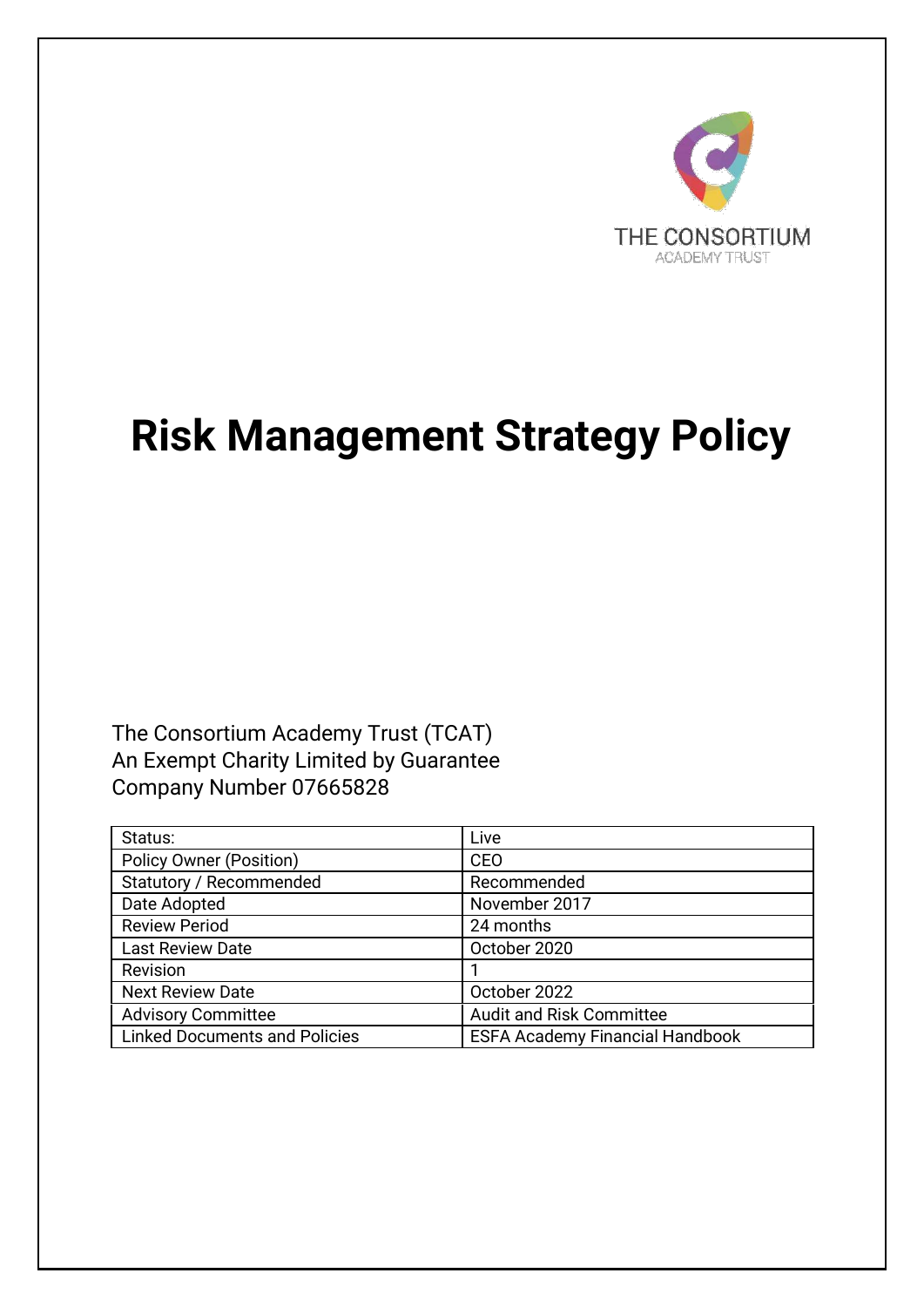# **1. Introduction**

The Risk Management Strategy aims to ensure:

- TCAT has a framework for managing the risks the Trust (and all academies) face
- The Trust complies with risk management best practice
- The Trust achieves its objectives in the most effective way

The Risk Management Strategy has been designed for use by all staff of the Trust and it serves to:

- Outline the roles and responsibilities for risk management
- Communicate the strategies for managing risk in the Trust
- Establish procedures which should be adopted in the risk management process

# **2. Aims and Objectives of Risk Management**

The Trust's overall risk management plan is aimed at:

- Protecting its learners, staff and assets
- Managing risk in accordance with best practice and reducing the cost of risk
- Anticipating and responding to changing social, environmental and legislative requirements
- Raising awareness of the need for risk management
- Integrating risk management into the culture of the Trust
- Adopting legal compliance as a minimum standard

# **3. Roles and responsibilities**

The Trust Board has overall responsibility for risk management through the Audit and Risk Committee. The Director of Finance (DoF) has lead responsibility for risk management processes and the TCAT-wide Risk Register. This responsibility includes:

- Monitoring the performance of risk management processes
- Ensuring that appropriate controls are in place to manage identified risks
- Preparation of periodic reports to the Audit and Risk Committee

The Risk Register is formally reviewed each term by the Executive Leadership Group (ELG). An update on risk status is submitted to the Audit and Risk Committee termly. The Risk Management Strategy is monitored by the Executive Leadership Group and forms part of the CEO's annual report to the Trust Board.

# **4. Identification of risks**

The Risk Management Strategy states that risk identification should be approached in a methodical way to ensure that all significant activities have been identified and all the risks flowing from these activities have been defined.

Our approach to risk management is linked to key aims:

- Control risk to create capacity for sustainable and managed growth
- Raise awareness of financial and compliance risk across the Trust
- Establish clear lines of accountability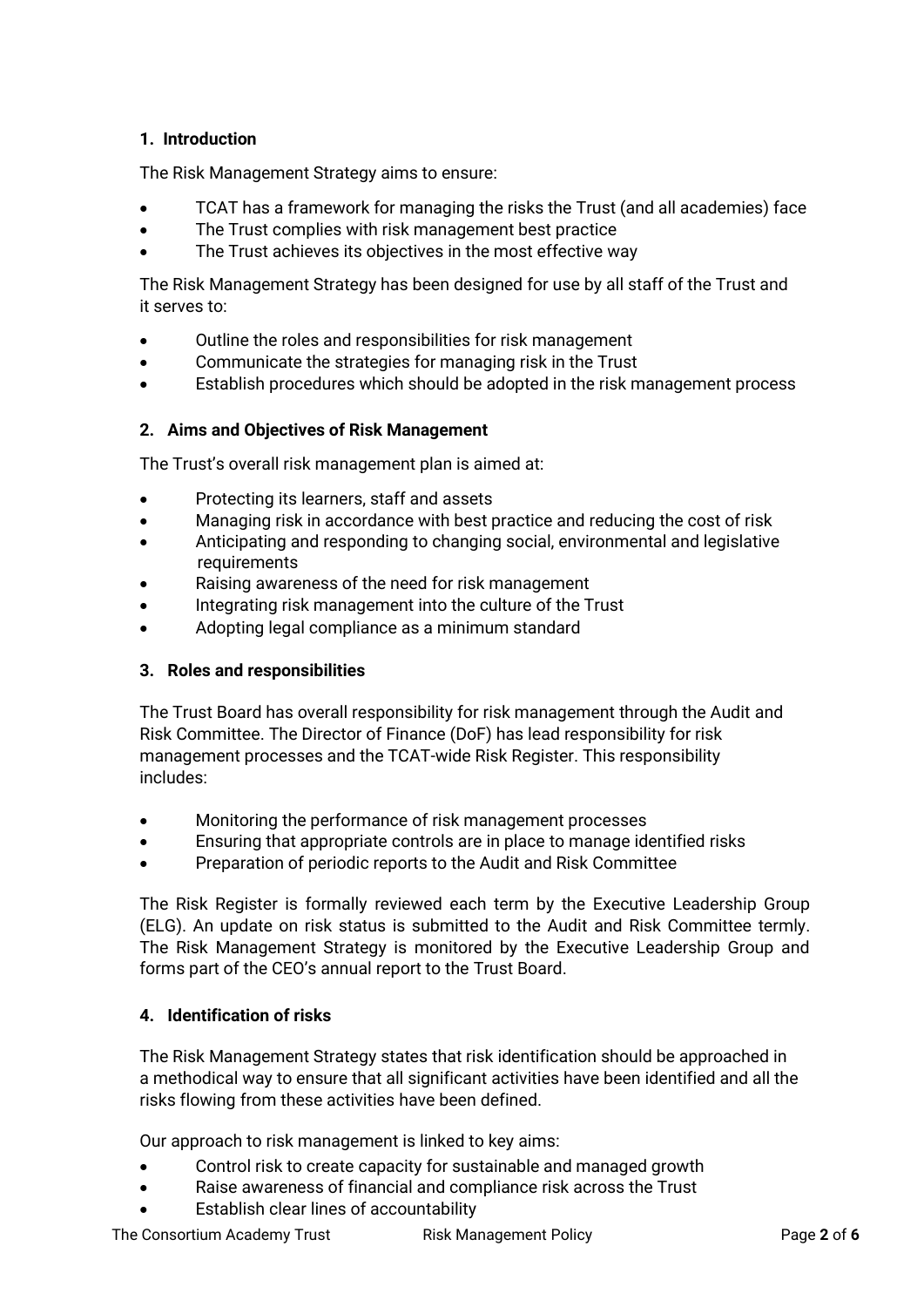• Ensure public funds are spent in accordance with the Nolan Principles

### **5. Categories of risk**

**Strategic and Reputational risks** – concern the long-term strategic objectives of the Trust. They can be affected by such areas as capital availability, legal and regulatory changes, reputation and changes in physical environment.

**Financial risks** – concern the effective management and control of Trust finances at either Trust or school level and the effects of external factors such as interest rate movement.

**Compliance risks** – concern such issues as health and safety, environmental, data protection, employment practices and regulatory issues.

**Operational risks** – concern the day-to-day issues that the academies are confronted with and are maintained by the Headteacher of each academy

## **6. Evaluation of risks**

The Risk Management Strategy states that risks should be evaluated against agreed criteria in order to make decisions about the significance of risks to the Trust.

Each risk should be assessed in terms of **probability** of its occurrence, and its **impact** on the Trust should it occur.

The scores for a particular risk are multiplied in order to prioritise all risks into four priority groups:

| <b>Priority</b> | <b>Action Level</b>                                                                                                 |
|-----------------|---------------------------------------------------------------------------------------------------------------------|
| <b>Critical</b> | Requires immediate high level action to reduce the risk to an<br>acceptable level                                   |
| High            | Significant management action/control evaluation and improvements<br>required and/or continued proactive monitoring |
| <b>Medium</b>   | Seek cost effective management action/ control improvements                                                         |
| Low             | Seek control improvements if possible and/or monitor regularly                                                      |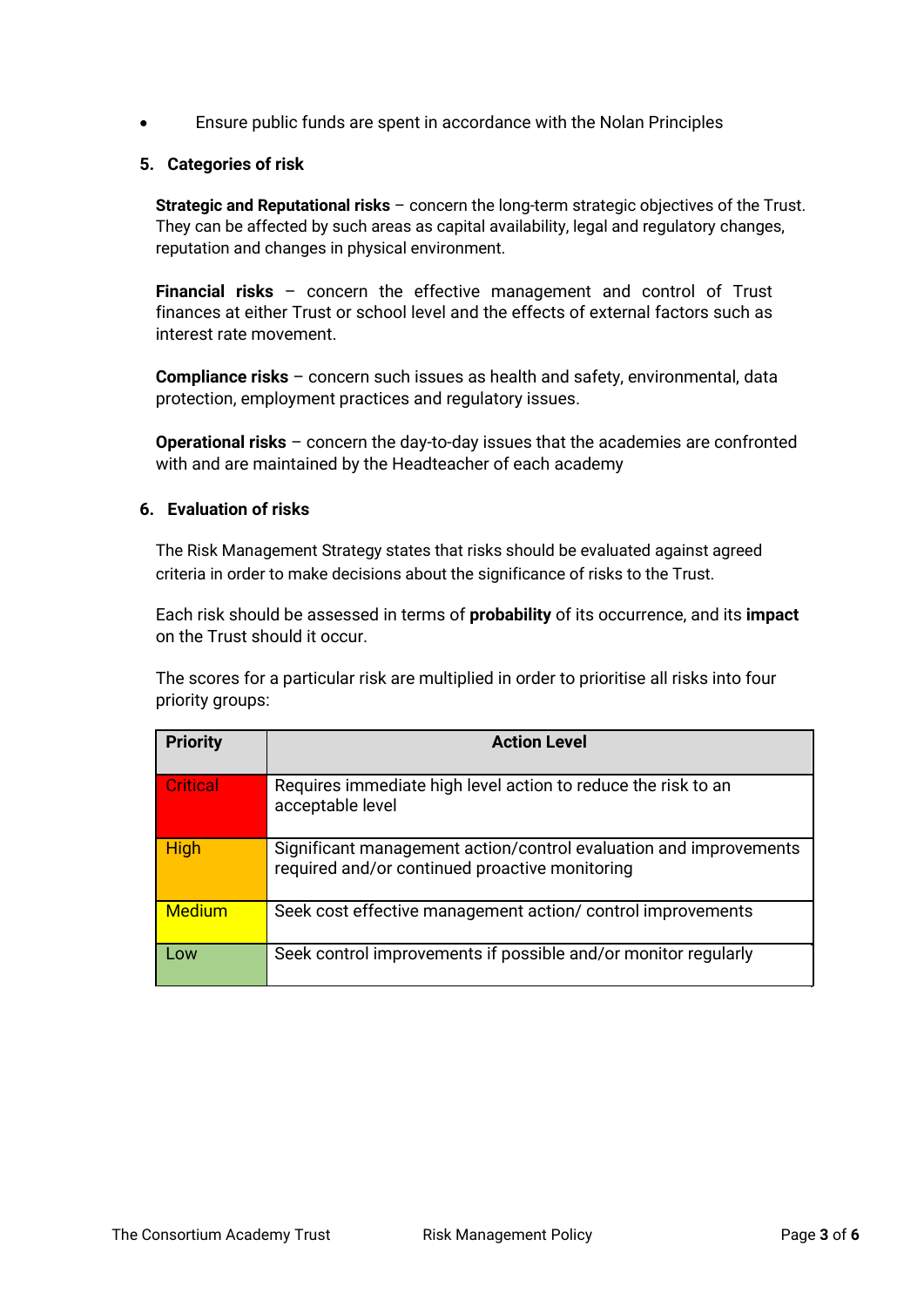|             | <b>Almost</b><br>certain | $5\phantom{a}$   | 5                       | 10              | 15               | $20\,$                  | 25                      |
|-------------|--------------------------|------------------|-------------------------|-----------------|------------------|-------------------------|-------------------------|
|             | <b>High</b>              | $\boldsymbol{4}$ | $\overline{\mathbf{4}}$ | $\overline{8}$  | 12               | 16                      | 20                      |
| Probability | <b>Medium</b>            | $\mathbf{3}$     | $\mathbf{3}$            | $6\phantom{1}6$ | $\overline{9}$   | 12                      | 15                      |
|             | Low                      | $\mathbf{2}$     | $\overline{2}$          | $\sqrt{4}$      | $\boldsymbol{6}$ | $\overline{8}$          | 10                      |
|             | <b>Unlikely</b>          | $\mathbf{1}$     | $\mathbf{1}$            | $\overline{2}$  | $\sqrt{3}$       | $\pmb{4}$               | $\overline{5}$          |
|             |                          |                  | 1                       | $\overline{2}$  | $\mathbf{3}$     | $\overline{\mathbf{4}}$ | $\overline{\mathbf{5}}$ |
|             |                          |                  | <b>Minor</b>            | Low             | <b>Medium</b>    | <b>High</b>             | <b>Major</b>            |
|             |                          |                  |                         |                 | <b>Impact</b>    |                         |                         |

The **descriptors** for impact and probability can be expanded as follows:

# **6.1. Impact of risk occurring**

| <b>Impact</b> | <b>Description</b>                                                     |  |  |  |
|---------------|------------------------------------------------------------------------|--|--|--|
| Major         | The financial impact will be significant $-$ in excess of £150 000     |  |  |  |
|               | Has significant impact on TCAT's strategy or on teaching and learning  |  |  |  |
|               | Has significant stakeholder concern                                    |  |  |  |
| High          | The financial impact will be moderate - between £100 000 to £150 000   |  |  |  |
|               | Has a moderate impact on strategy or on teaching and learning          |  |  |  |
|               | High stakeholder concern                                               |  |  |  |
| <b>Medium</b> | The financial impact will be moderate - between £50 000 to £100 000    |  |  |  |
|               | Has no more than a moderate impact on strategy or on teaching and      |  |  |  |
|               | learning                                                               |  |  |  |
|               | Moderate stakeholder concern                                           |  |  |  |
| Low           | IThe financial impact is likely to be low − between £10 000 to £50 000 |  |  |  |
|               | Has a low impact on strategy or teaching and learning                  |  |  |  |
|               | (Low stakeholder concern                                               |  |  |  |
| Minor         | The financial impact is likely to be low - below £10 000               |  |  |  |
|               | Has no impact or strategy or teaching and learning                     |  |  |  |
|               | No stakeholder concern                                                 |  |  |  |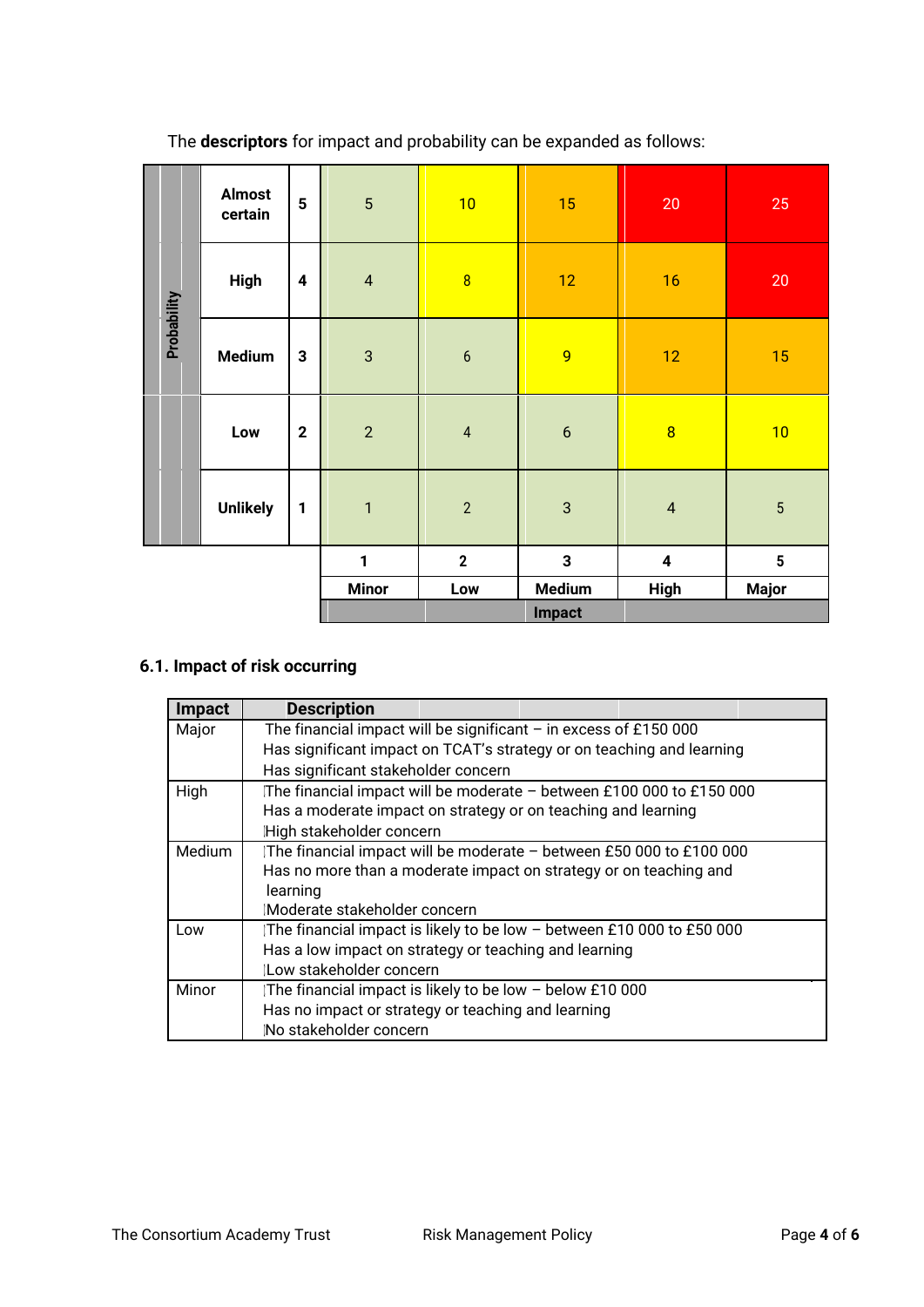## **6.2. Probability of risk occurring**

| <b>Probability</b> | <b>Description</b>                     | <b>Indicator</b>                      |
|--------------------|----------------------------------------|---------------------------------------|
| Almost             | Likely to occur each year, or more     | Potential of it occurring several     |
| certain            | than 50% chance of occurrence          | times within a 4 year period.         |
|                    | within next 12 months                  | Has occurred recently                 |
| High               | Likely to occur within a 2 year period | Potential of it occurring more than   |
|                    | or less than 50% chance it will occur  | once within a 4 year period.          |
|                    | in the next 12 months                  | Has occurred in the last 2 years      |
| Medium             | Likely to occur within a 4 year period | Could occur more than once within a   |
|                    | or less than 25% chance it will occur  | 4 year period.                        |
|                    | in the next 12 months                  | Some history of occurrence            |
| Low                | Unlikely to occur within a 4 year      | Unlikely to occur more than once in a |
|                    | period or less than 10% chance it will | 4 year period.                        |
|                    | occur in the next 12 months            | Has not occurred in last 4 years      |
| Unlikely           | Not likely to occur within a 4 year    | Has not occurred.                     |
|                    | period or less than 5% chance it will  | Is unlikely to occur.                 |
|                    | occur in the next 12 months            |                                       |

#### **7. Risk appetite**

This term describes TCAT's readiness to accept risks and those risks it would seek to reduce. The Trust's threshold is in the area delineated by the orange shaded area in the risk matrix shown on page 4. Within this zone, steps would be taken to manage the risk to an acceptable level.

#### **8. Risk Mitigation**

Once a risk is identified the Trust will seek to ensure that it is managed and does not develop into an issue. This will be achieved through:

**Avoid the risk** – counter measures are put in place that will either stop a problem or threat occurring or prevent it from having an impact on the Trust

**Transfer the risk** – The risk is transferred to a third party, for example through an insurance policy

**Mitigate the risk** – The response actions either reduce the probability of a risk developing, or limit the impact on the Trust to acceptable levels

**Tolerate the risk** – The Trust accepts the possibility that the event might occur but the cost of the counter measures outweigh the possible downside

#### **9. Risk Reporting and Communication**

The aim of reporting risks is to provide assurance to the Trust Board, LGBs and Internal Auditors that TCAT is effectively managing its risks and has a robust systems of internal controls.

#### *9.1. Risk register*

The reporting mechanism is the Risk Register which highlights the key risks facing the Trust.